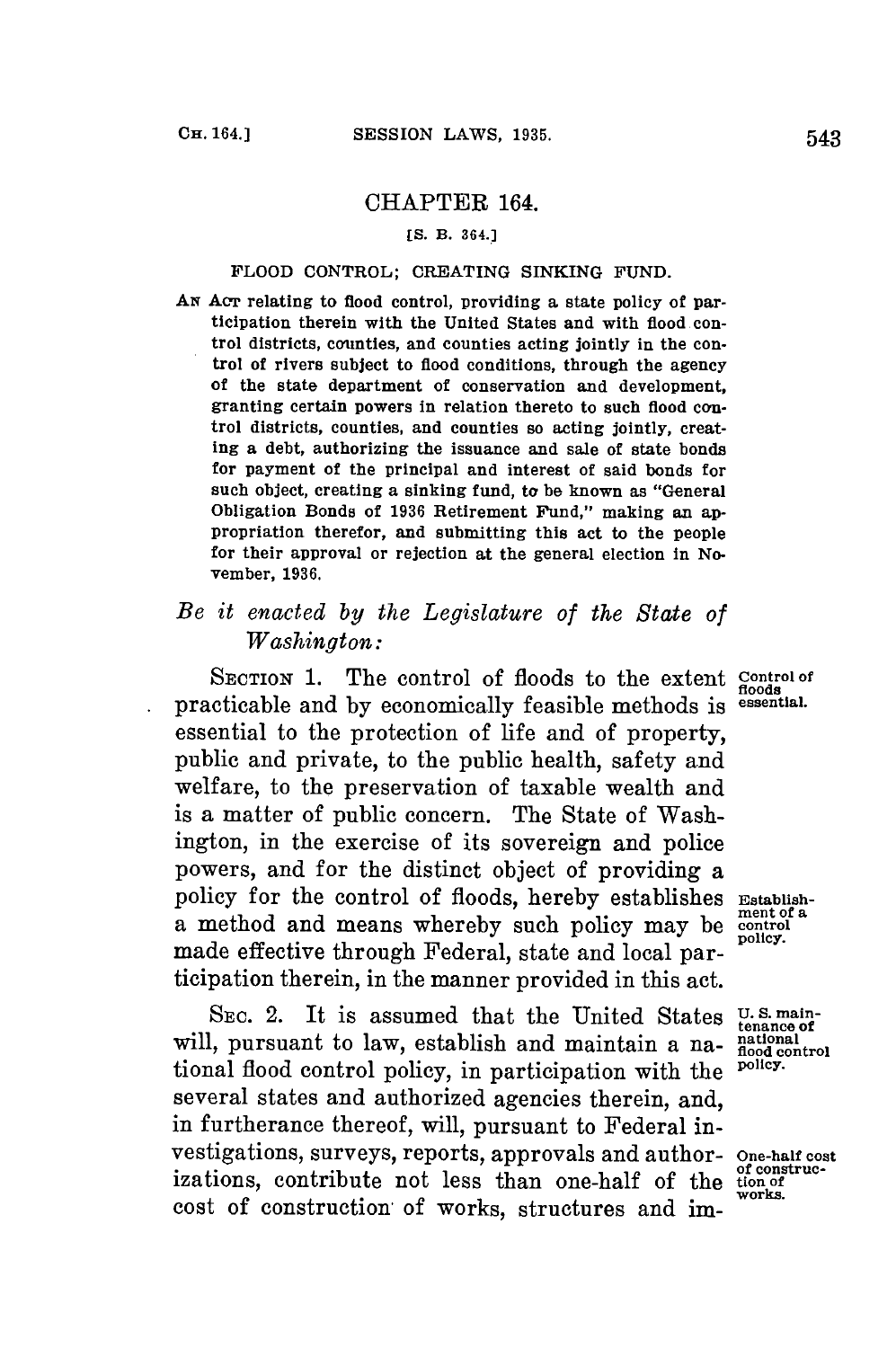provements economically feasible and necessary for flood control purposes in the several states, on condition that the several states and authorized agencies therein, shall, pursuant to law, assume and Remainder agree to pay the remainder of the costs thereof and to operate and maintain the same. This state, in to operate and maintain the same. anticipation that the Federal government shall speedily adopt such measures hereby declares its purpose to undertake and carry forward such participating flood control policy or any modification policy by **thereof** as the United States may require, to the extent and in accordance with the provisions of this act.

State debt of SEC. 3. A state debt in the sum of fifteen million<br> **SUCCES** dellarge (\$15,000,000,00) is bangly extensived to **authorized.** dollars **(\$15,000,000.00)** is hereby authorized to be created in order to carry out the purposes and provisions of this act, and the state finance committee is authorized to issue and sell general obligation bonds of the state, negotiable in form, to be **"General** known as "General Obligation Bonds of **1936"** to **Obligation** the total amount of said debt. The terms, issuance, sale and retirement of such bonds shall be under the general supervision and control to [of **]** the state **State finance** finance committee. The state finance committee **committee.** may in its discretion provide for the issuance of coupon or registered bonds to be dated, issued and **Require-** sold from time to time and in such amounts as it may determine to be necessary in order to supply funds required to be used to carry out the purposes and provisions of this act. The bonds shall be signed **by** the governor and the state auditor under the seal of the state, and any coupons attached to such bonds shall be signed **by** the same officers, whose signatures thereon may be in facsimile. Payable **Each** series of such bonds shall be payable beginning with the second year after the date of issue and shall, as nearly as practicable, mature in such amounts as will, together with the interest on the

**forward of**

**ments of**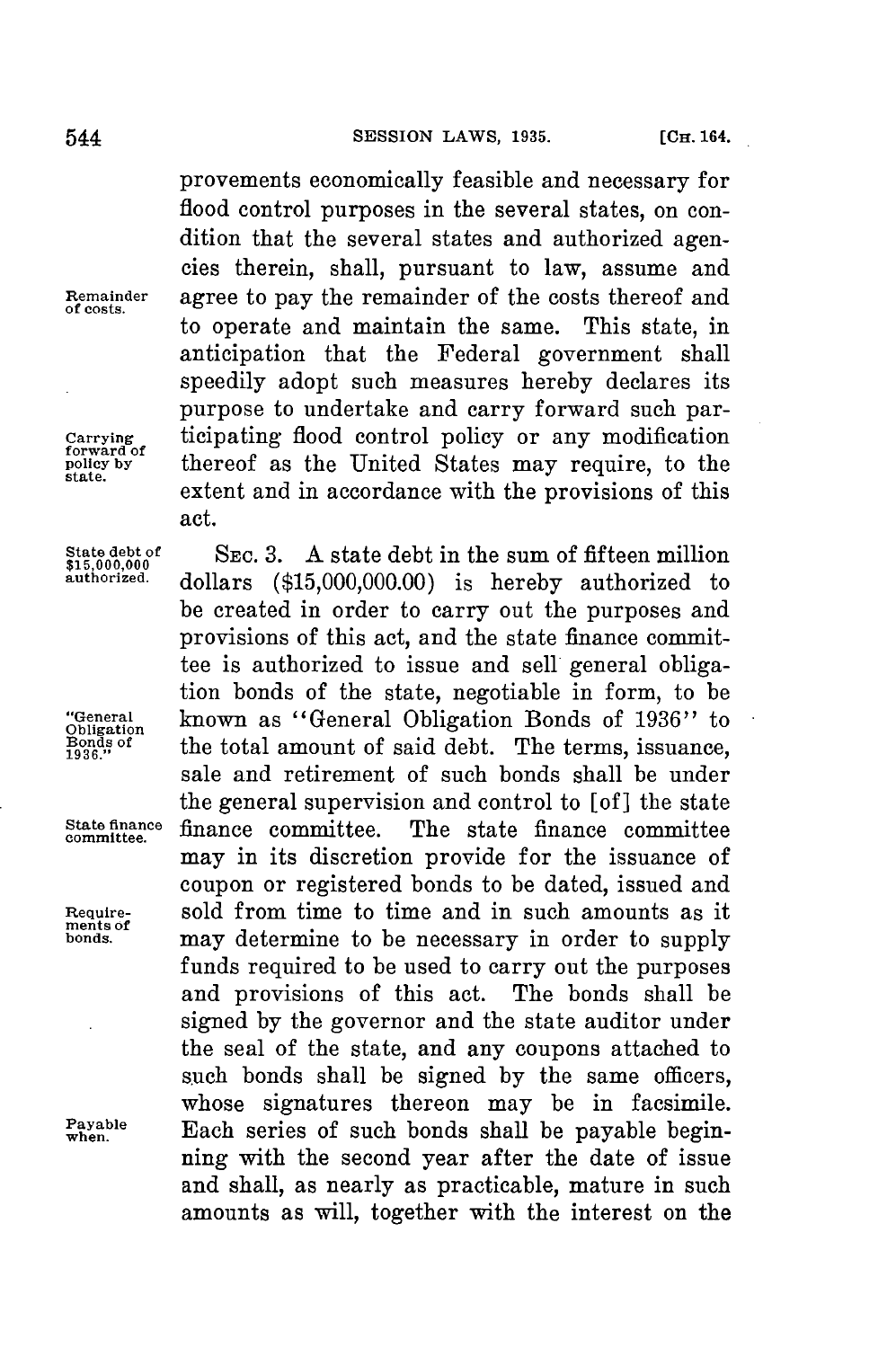entire series outstanding, be met **by** an equal annual tax levy **for** the payment of said bonds and interest. Each of such bonds shall be made payable at any time not exceeding twenty years from the date of its issuance, with such reserved rights of prior redemption as the state finance committee may prescribe, to be specified therein, shall be sold so as to bear a rate of interest of not more than five per **Interest.** centum (5%) per annum, as computed by standard bond tables commonly in use **by** insurance companies, banks and other financial institutions. Any bond may be registered **by** the state treasurer in accordance with the provisions of chapter **91** of the Session Laws of **1915,** as now or hereafter amended, or the state finance committee may designate the **Fiscal** of the state mainted estimated that a state in the state in the state in the state in the state in the state in the state of Washington in New **thew York**. York for the performance of such duties, upon arrangements as in said act provided. Said bonds shall be in a form embodying an absolute promise of the State of Washington to pay both principal **Form of bond.** and interest, in United States money, at such place or places as the state finance committee may provide, and shall be in such denominations as may be prescribed **by** said committee. **All** bonds issued under the provisions of this act may be sold in such manner and in such amounts and at such times and **Manner of** on such terms and conditions as the state finance committee may prescribe. Bonds issued under the provisions of this act shall be a legal investment **for** any of the funds of the state, and **for** trust funds, savings banks, mutual savings banks, and savings and loan associations, and shall be valid as collat- **Valid as collateral** eral security for all public depositaries of the state, or of any of the subdivisions or municipal corporations thereof. Such bonds shall be exempt from all taxes levied **by** the state and of any of its subdivi- **Exempt** sions, or by any municipal corporation thereof. **-18**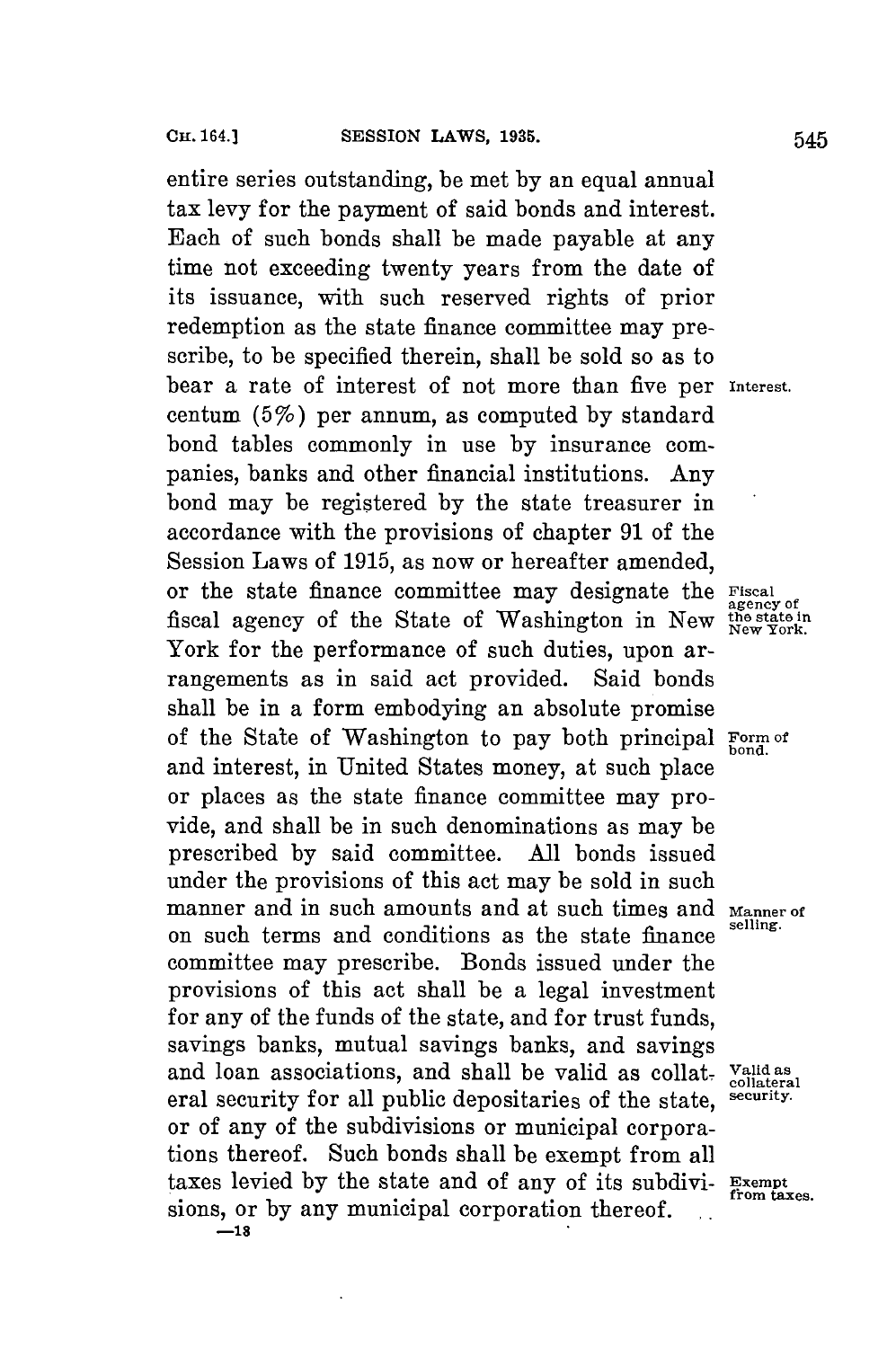**SEC.** 4. The moneys arising from the sale of each issue of bonds under this act shall be deposited in the state treasury to the credit of a special fund to the state treasury to the credit of a special fund to<br><sup>"State Flood</sup>" be known as the "State Flood Control Fund" and  $\frac{\text{Cone}}{\text{Control}}$  be known as the "State Flood Control Fund." and  $\frac{\text{Fund."}}{\text{Fund.}}$  shall be used to carry out the purposes and provisions of this act and all payments therefrom shall be made on vouchers, approved **by** the state director of conservation and development, and submitted to the state auditor and warrants therefor drawn upon the state treasurer. For the purpose of paying expenses incurred under and carrying out the pur-Appropria-<br>tion from<br>state flood **propriated** from the state flood control fund for **state flood** propriated from the state flood control fund for **control fund.** flood control projects the sum of five million dollars **(\$5,000,000.00)** or so much thereof as shall be necessary.

**SEc. 5.** There is hereby created in the state **Sinking fund.** treasury a sinking fund **for** the payment of the principal of, and interest upon, said bonds as the same "General **properties and Shall fall due, to be designated the "General Obliga-Bonds of <br>
<b>Bonds** of **Bonds** of **1936** Retirement Fund," and from and **1936** Experience tion Bonds of 1936 Retirement Fund," and from and set also been also assumed. **Fetiement** after the time when this act shall have been submitted to the people at a general election and have received a majority of all votes cast for and against it at such election it shall be the duty of the state board of equalization and/or the proper state officers authorized **by** law to fix tax levies **for** state purposes, to levy an annual property tax **for** said "General Obligation Bonds of **1936** Retirement Fund" sufficient to meet the annual or semi-annual payments on principal and interest on said "General Obligation Bonds of **1936."** The "General Obligation Bonds of **1936** Retirement Fund" shall be used only for the purpose of paying principal and inter-**Purpose** est upon the bonds issued under the provisions of this act and no part or portion thereof shall be diverted to any other purpose.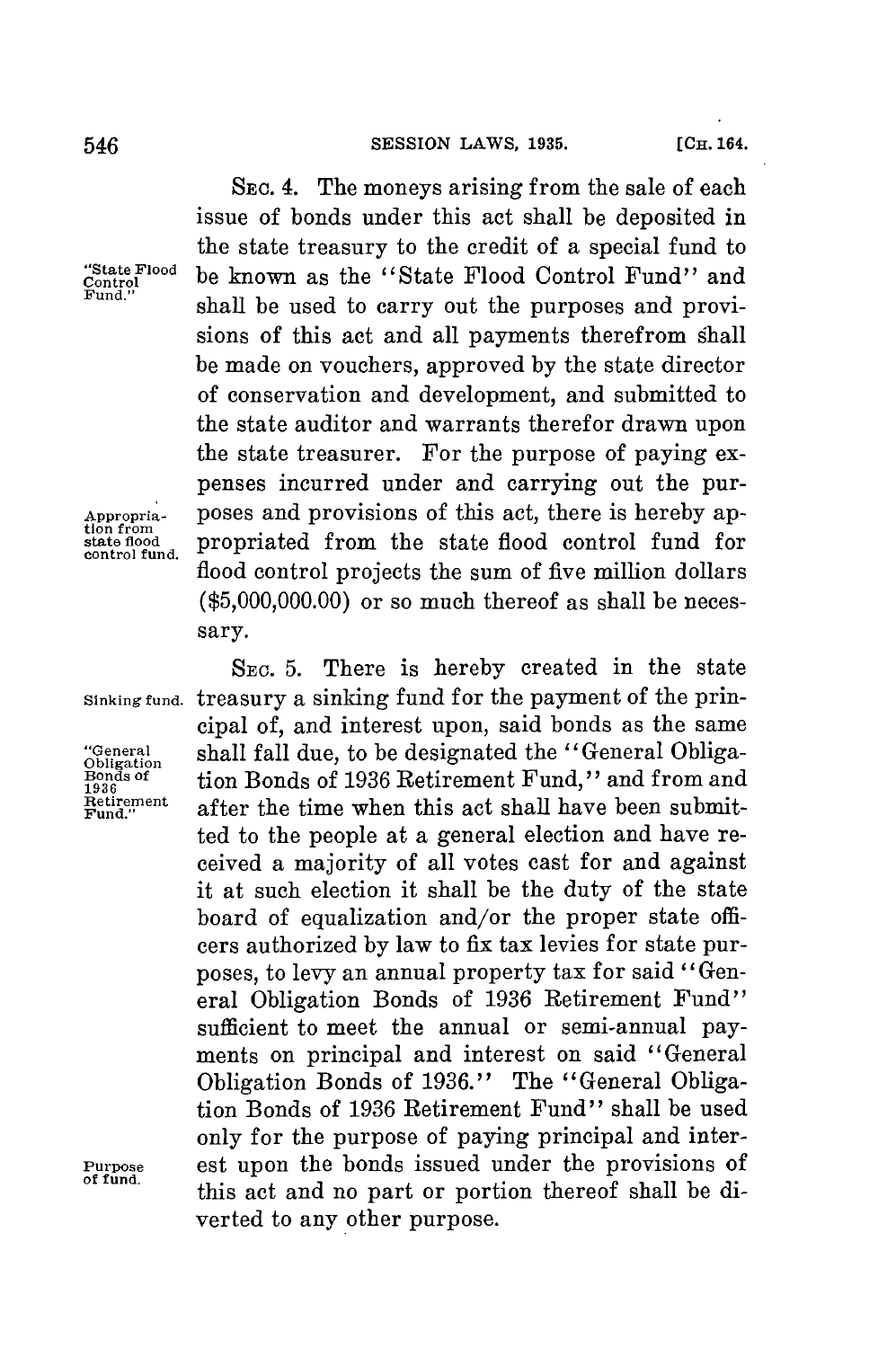**SEC. 6.** State participation under this act shall **Limitation.** be limited to flood control projects of duly established flood control districts, and of counties, and of counties acting jointly pursuant to chapter 54 of the Session Laws of **1913,** as now or hereafter amended.

SEC. **7.** The state director of conservation and **Director of** development, for the purposes of this act, shall have and development. authority on behalf of the state to contract with the United States, or any agency thereof, and with any such flood control district, or any county, or any Authority of. counties so acting jointly, for the construction, operation and maintenance of any flood control project for such flood control district, county, or counties so acting jointly, subject to and in accordance with the following conditions: **1.** the project shall conform **Conditions.** to a comprehensive plan of flood control, adopted **by** majority resolution of the directors of such district, or the commissioners of such county, or the joint **Conform to** plan of flood **plan of flood** board of commissioners of such counties so acting **control.** jointly, and be approved in writing **by** said state director; 2. completed plans, specifications and cost estimates for the project shall have been approved by the secretary of war, through the corps of Approval engineers of the United States army, or other designated Federal agency on behalf of the United States, **by** said state director on behalf of the state, and **by** majority resolution of the directors of such district, or of the commissioners of such county, or of the joint board of county commissioners of such counties so acting jointly; **3.** the district, county, or counties so acting jointly, shall be charged with the maintenance and control of the project, when constructed, and shall make an annual levy of taxes **Levying of** for such purpose; 4. the cost of constructing the <sup>taxes by</sup> counties. project, including engineering, shall be assumed and paid, a. **by** the United States to the extent **of** the Federal participation therein, **b. by** the state **costs as**to the extent of one half of the cost thereof not

**conservation**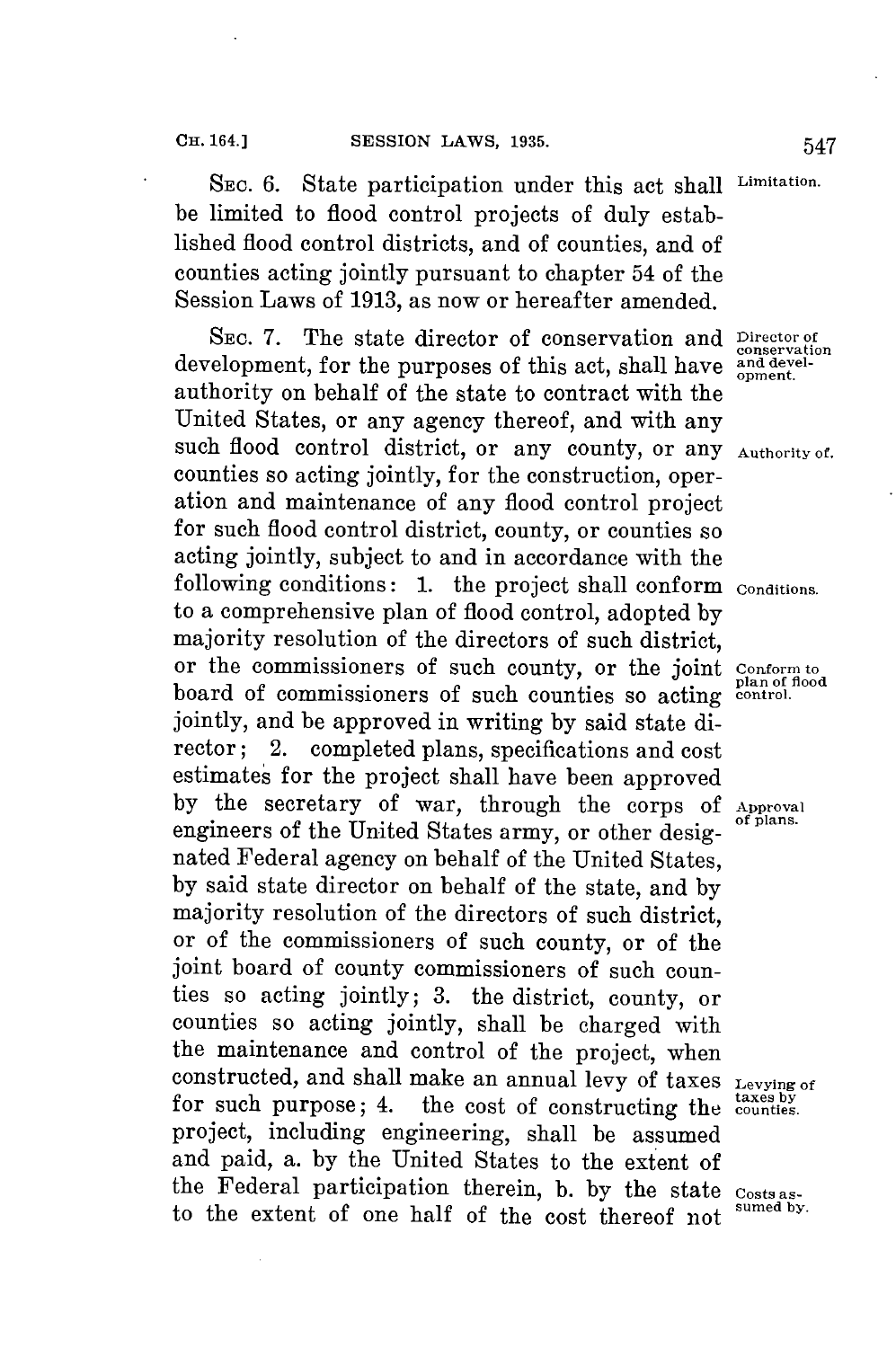assumed **by** the United States and, **c. by** the flood control district, county, or counties so acting jointly to the extent of one half of the cost thereof not assumed **by** the United States: *Provided,* That whenever any counties so acting jointly shall have contracted together and shall have expended funds thereunder in pursuance of a plan for the control of waters therein such counties so acting jointly shall be entitled to credit in the participating con-**Credit in** tract for the amount thereof in such sum as may **participating contract.** be determined in the participating contract and the amount of such determined credit shall be deducted from the contribution of such counties in the participating contract and shall be assumed and undertaken **by** the United States and/or the state upon such basis as may be determined in the participating contract; **5.** such participating contract shall provide as to which of the parties thereto shall be charged with such construction and/or engineering. Distribution Either the United States or said state director shall<br>bility. be charged with supervision, inspection, approval and acceptance of such construction; **6.** such contract may provide that the state and/or district, county, or the counties so acting jointly, or the particular county thereof which under the contract shall issue such bonds, may without public bidding, issue, sell and deliver such bonds to the United States in **U. S.** discharge of its or their obligations thereunder at par, with such adjustments of accrued interest as the contract may provide, with the approval **by** reso- $\frac{\text{Contract}}{\text{max}_{\text{constant}}}$  lution of the state finance committee as to such state consistent provisions.<br> **provisions** bonds; 7. the contract may contain any other provi-<br>
sions not inconsistent herewith.

**SEC. 8.** The proceeds of moneys derived from the sale of said "General Obligation Bonds of **1936"** or so much thereof as may be necessary as and when **Proceeds** appropriated therefor **by** the legislature, shall be **of funds.** available for state participation in flood control

**May deliver bonds to**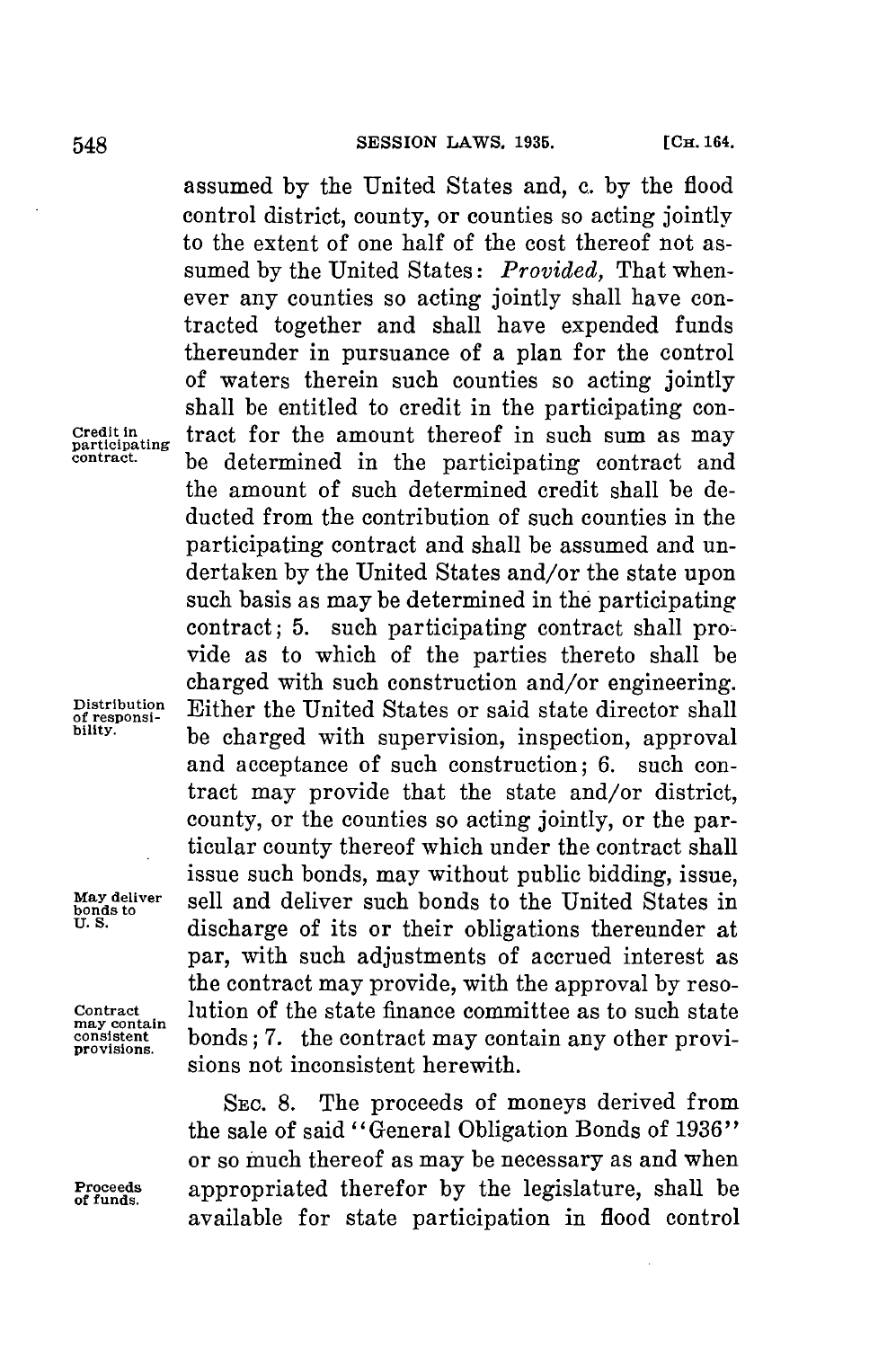projects and for purchase **by** the state, as investment for the "General Obligation Bonds of **1936** Retirement Fund," of duly authorized general obligation flood control bonds of the flood control district, county, or the county or counties so acting jointly: *Provided,* That the term of said district and county bonds shall not exceed twenty years after their date and the rate of interest thereon shall equal or exceed **Rate of interest.** the rate of interest on said **"** General Obligation Bonds of **1936."** The incurring of indebtedness and the issuance and sale of bonds **by** any county, or any county acting jointly with any other county pursuant to chapter 54 of the Laws of **1913** shall be for a county strictly county purpose.

**SEC. 9.** When said participating contract shall be in final form, it may be executed on behalf of the **Final form** state and such district, county, or counties so acting  $\frac{1}{\text{mag}}$  be exestate and such district, county, or counties so acting may be exercised on<br>iointly, whenever a proposition therefor shall have behalf of jointly, whenever a proposition therefor shall have **behalf** state. been submitted to the voters of such district, county, or such counties so acting jointly, or to the voters of the particular county thereof which under such contract shall issue such bonds, and said proposition shall be adopted and assented to **by** majority vote **Majority** of the voters therein voting thereon at a general or special election: *Provided,* That whenever the proposed indebtedness together with any existing indebtedness shall cause any such district or county to become indebted in any manner to an amount ex- **Amount of indebtedness.** ceeding one and one half per centum of the taxable property therein, the proposition shall be adopted and assented to **by** three-fifths of the voters therein voting thereon, at a general or special election.

SEC. **10. Any** flood control district, county, or **Provision for participation** counties so acting jointly, in such contract, and **by lev**<sub>taxes</sub> within limits authorized **by** law may make provision for their respective participation therein, in whole or in part, **by** the levy, or levies, of annual taxes.